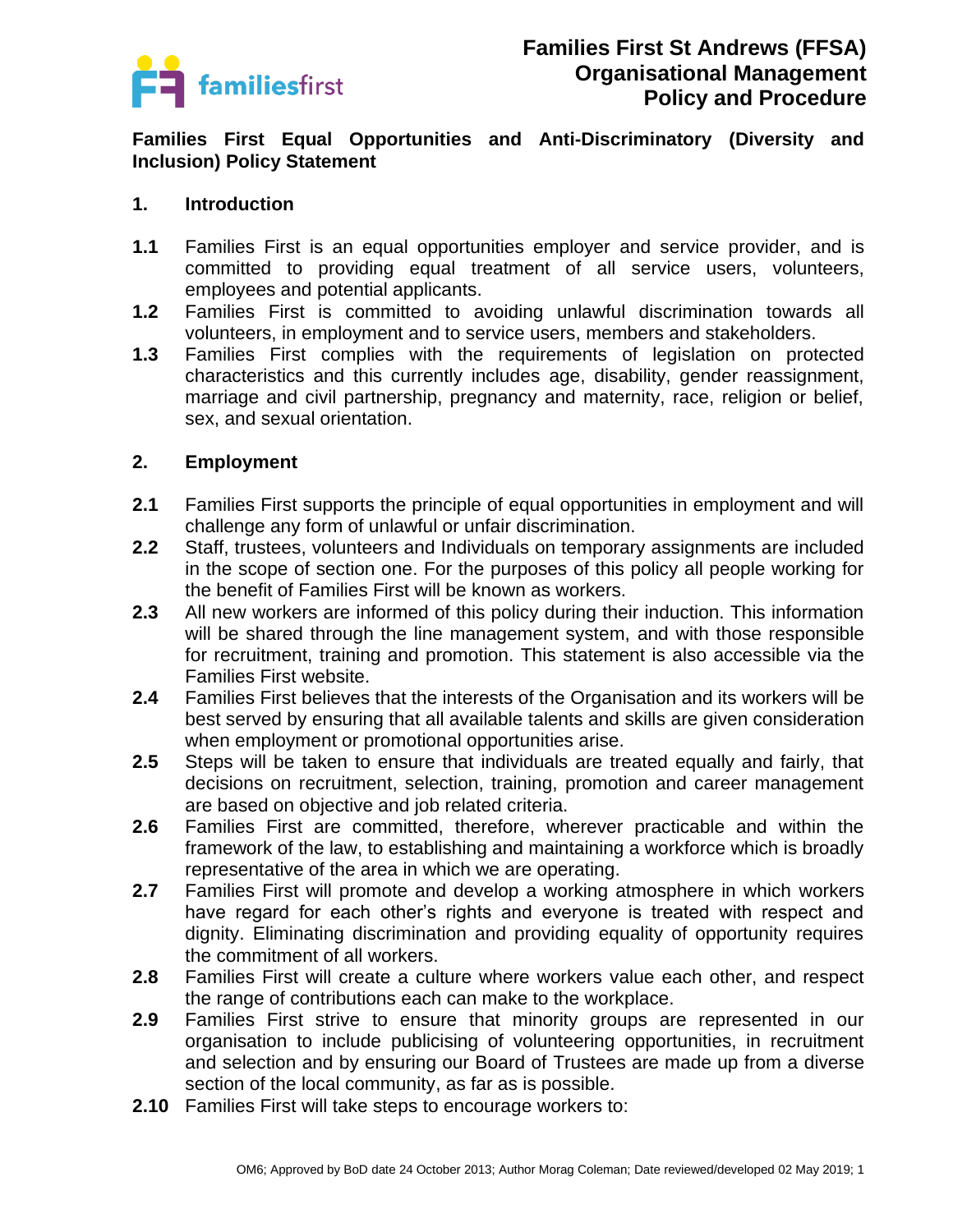

- Treat others with respect at all times.
- Actively discourage discriminatory behaviour or practice.
- Participate in training and learning opportunities that would enable them to adopt good practice.

# **3. Employment Policies**

- **3.1** It is hoped that any matter of discriminatory practice will be resolved through the support and supervision process before a matter is raised as a formal grievance or disciplinary action.
- **3.2** Workers who believe they are being unfairly treated, through discriminatory practice, or by any other means, are entitled to raise the matter through the Families First HR 34 Grievance Policy and Procedure.
- **3.3** Action will be taken under Families First HR 32 Disciplinary Policy against any worker who is found to have committed an act of improper or unlawful discrimination, harassment, bullying or intimidation.
- **3.4** Serious breaches of this equal opportunities policy statement will be treated as potential gross misconduct and the worker could be liable to summary dismissal.
- **3.5** Workers should be aware that they can be held personally liable for any act of unlawful discrimination.
- **3.6** Families First will confront and deal with any form of harassment, for example:
	- Repeated and unjustified comments, actions and suggestions.
	- Physical contact which is found to be unacceptable and offensive and which might threaten a worker's job security or create an intimidating work environment.
	- Undermining of status and role within the organisation.

Such actions are not acceptable to Families First and will be dealt with within the disciplinary procedures.

- **3.7** Workers who commit serious acts of harassment may be guilty of a criminal offence.
- **3.8** Families First will also take appropriate action against any third parties who are found to have committed an act of improper or unlawful harassment against its workers.

### **4. Positive Recruitment Practices**

- **4.1** Families First will ensure that those who are involved in the recruitment process are fully trained in order to implement the organisation's policy
- **4.2** Families First will ensure that all posts within the organisation are open to men and women regardless of age, colour, race, appearance, religion or belief, sexual orientation, nationality, ethnicity or national origin, marital status and or disability.
- **4.3** Families First will strive to ensure that interview panels come from a diverse background when possible e.g. a mix of genders, service users, and or racial and ethnic groups.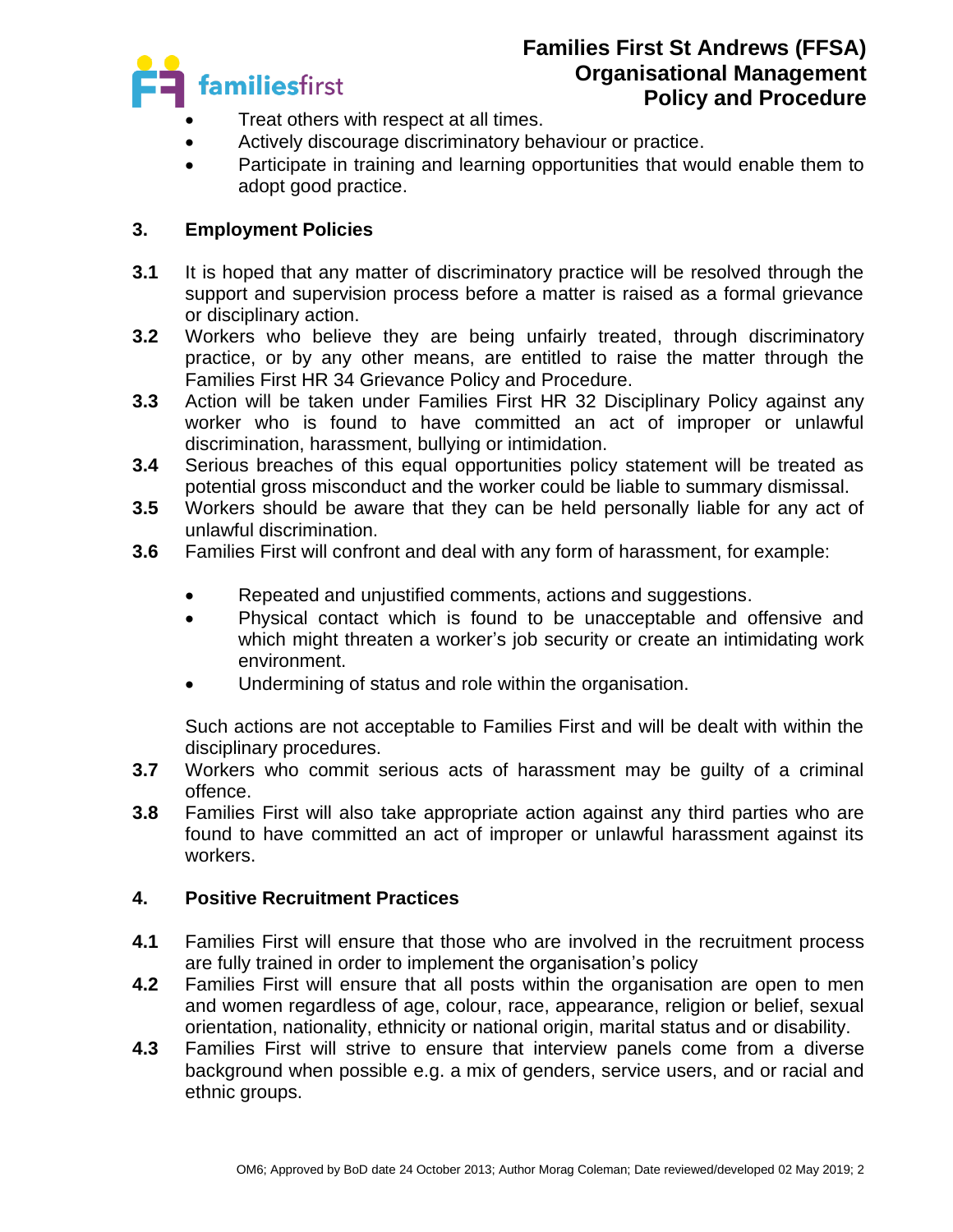

- **4.4** Families First will seek, within reason, to provide facilities for people with disabilities. If an employee becomes disabled, subject to availability of suitable accommodation, suitable alternative employment and medical advice, an alternative employment will be offered.
- **4.5** Families First will explore the needs of staff with child care responsibilities and explore such options as:
	- Parental leave provision.
	- Job sharing.
	- Flexitime.
- **4.6** Families First will recruit workers who have an open approach to people and ideas, and come from a diverse background.
- **4.7** Families First will support and supervise workers to ensure they are able to respond positively to change and development.
- **4.8** Families First will support and supervise workers to value and respect the diverse contribution each can make to the workplace.
- **4.9** Families First will ensure managers are responsive and accessible to workers so they can discuss and explore any concerns they may have.

## **5. Service Delivery**

- **5.1** In the provision of services to children and their families, through advocacy, promoting their opinion and all other working practices, Families First will ensure equality of opportunity to all service users, on the grounds of age, colour, race, appearance, religion or belief, sexual orientation, nationality, ethnicity or national origin, marital status and disability.
- **5.2** Families First recognises that all forms of discrimination, both institutional and personal are prevalent in our society and that such discrimination prevents equality of opportunity in service delivery (and employment).
- **5.3** Families First is committed to challenging and dismantling all forms of discrimination in our working practice. With this in mind, Families First champion the following Code of Practice:
	- Each person is an individual, with his or her own individual needs, learning potential, and strengths.
	- Everyone involved with Families First will be treated with equal respect regardless of his or her position within the organisation.
	- All children will be consulted with and their opinions taken into consideration, in the development and review of our Children's Services. All outcomes of these consultations will be shared and explanations given as to Families First's final decision.
	- All adults will be consulted with and their opinions taken into consideration, in the development and review of our Family Support services. All outcomes of these consultations will be shared and explanations given as to Families First's final decision.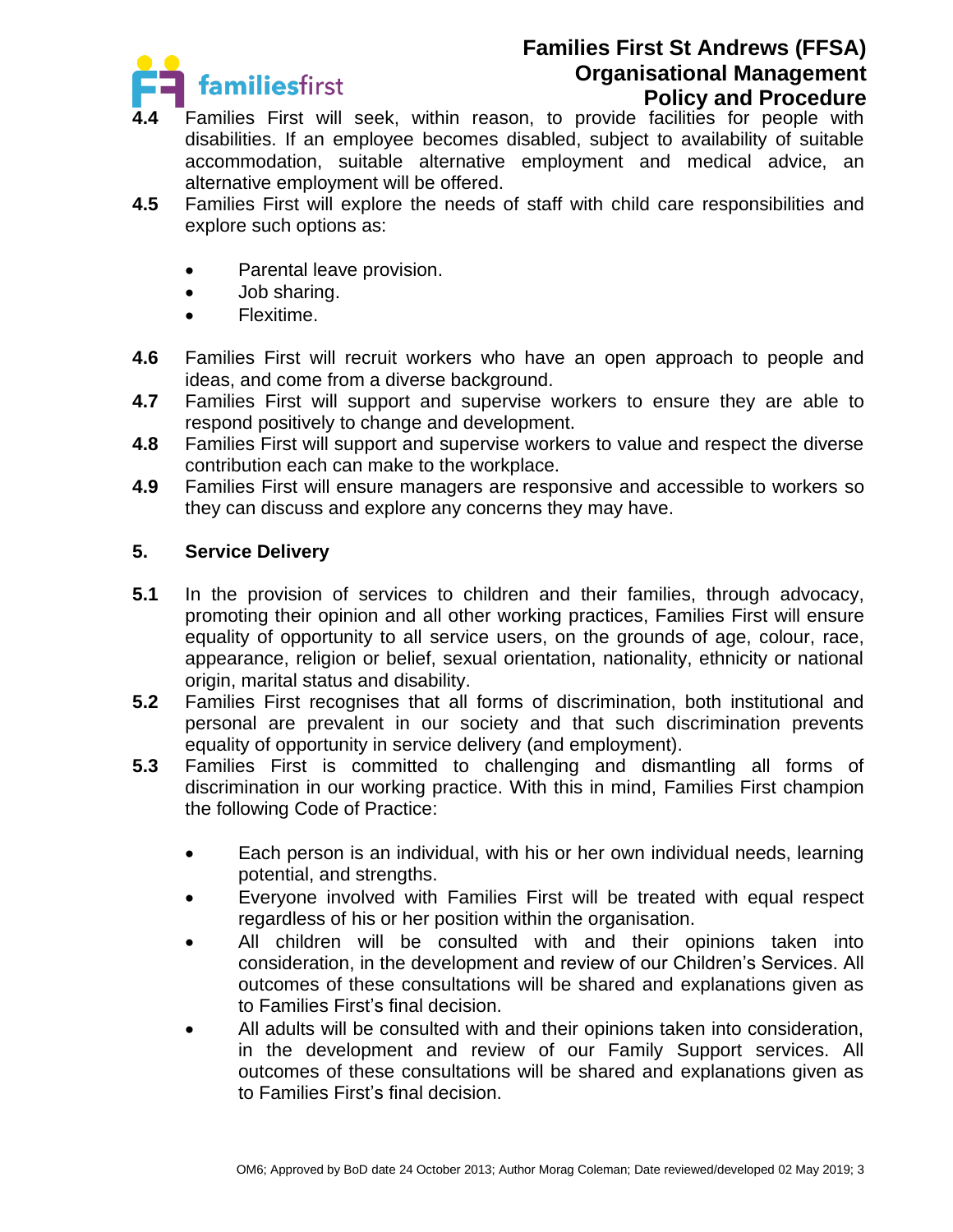

- Partner agencies will be consulted with and their opinions taken into consideration, in the development of our services. All outcomes of these consultations will be shared and explanations given as to Families First's final decision.
- **5.4** Families First is committed to developing and delivering services that maximise the flexibility of workers and service users, for example:
	- Rotas.
	- Flexible hours.
	- Job sharing.
- **5.5** Each service will define its own model of working practice to meet these needs.
- **5.6** Families First will ensure managers and staff are responsive and accessible to service users so they can discuss and explore any concerns they may have.
- **5.7** Families First will make good use of research, publications, and other materials to develop good practice.

### **6. Access to Services**

- **6.1** Families First will work towards making the environment as welcoming and as physically accessible to all visitors as possible.
- **6.2** Should access be unsuitable an alternative venue may be considered as an option.
- **6.3** Families First will make promotional materials as accessible as possible to those that may wish to access the information.
- **6.4** Materials will positively reflect an inclusive culture.
- **6.5** Staff and volunteers will be actively encouraged to understand the cultures and values of all service users:
	- To make service users feel welcome, and
	- To provide appropriate services that have meaning
- **6.6** Families First will identify a range of activities to broaden service users' horizons and experiences.
- **6.7** Families First will seek to find appropriate means of communication with service users who have sensory impairment, or English is not their first language (endeavouring to use language that is understandable by all – no jargon).
- **6.8** Families First will arrange meetings and events at times and places that are most suitable to all.
- **6.9** Families First will distribute information as widely as possible.
- **6.10** Service users will be able to access information relating to them on request.

### **7. Offering Choices**

**7.1** Families First will offer service users and volunteers a variety of ways of being involved with Families First valuing the skills they can bring to the organisation.